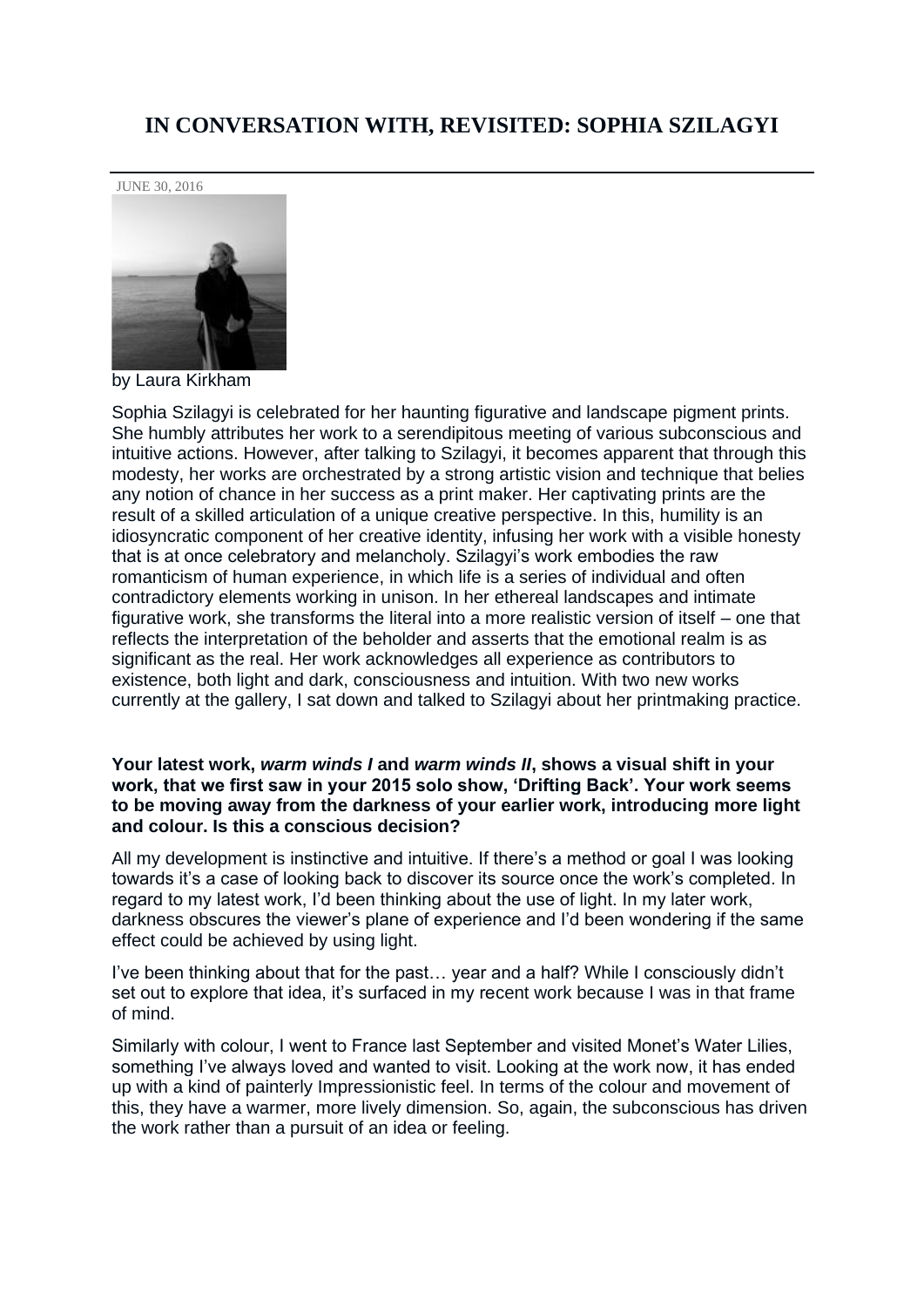## **Your work is divided into figurative works, or landscapes. Do you draw any correlation between the two, or is this distinction significant?**

There is a definite difference. When looking at scenes of nature, I feel it's a natural human condition to picture yourself in it and you can project your own subjective relationship to them. Nature is a contemplative, reflective environment for me. When I create landscapes, I try to recreate that space for the viewer, letting them bring their own experience to the work. It's difficult to do that with objects, or figurative work, as the experience of the work is more prescriptive. If there is a person within the work, it's more difficult for the viewer to relate to the piece on a personal level because as humans we realise that people have experiences different to our own.

On the other hand, using a figure to this end means that the work is more grounded and declarative, which is why the works included in (March Exhibition) Eclipse work so well as a part of the exhibition. Each of the artists in the show have a clear vision they're trying to get across that they're directing their viewer towards. At first I doubted that the series of works I have in the show 'worked' I just thought they worked best, but this connection with the other artists is something I have realised works looking back. Like I said, it's that intuitive process that ends up making sense to me when it all comes together.

## **Terms like 'dream like' and 'other-wordly' are often used to describe your landscapes, how does this manifest in your creative approach?**

I simply go somewhere I want to go to and take photos with the hope that they might evolve into a body of work. The photograph never lives up to the experience of what the environment was really like, so I try to bridge that gap by moulding the image into something that reflects how it felt to be there. It's not just the weather on the day I visited, or mood I was in, but how I perceive experience of that place in retrospect. I think of them as emotional landscapes. To me, figurative reality is irrelevant to my finished work, the physical place is just a backdrop to the things that contribute to the experience of a place.

## **YOU HAVE A VERY DISTINCT AESTHETIC, CAN YOU TELL ME ABOUT YOUR PRINT MAKING PROCESS?**

I start by taking snapshots of a place. I don't have a whizzbang camera, sometimes I just use my iPhone. In photoshop I layer up to a hundred of these snapshots, rubbing away in some areas and adding to them in others. I don't want people who view my work to necessarily see these layers at first glance, but rather present a work that is cohesive at first appearance, but can reveal more if you look closer. It feeds into my idea of letting the viewer bring their own experience to the landscapes I create. They can look further into the work if they want, but it's not imperative. I sharpen or blur the images, and play with temperature and warmth. The latter a lot more in my most recent works.

I usually bring in a colour that is completely outside of the palate of the original image/s. As an artist, I usually associate the remembered feeling of a place with the emotions that other paintings stir in me. To apply this emotional dimension, I use a dominant colour from that other work and use it as a filter over my work. Like my version rose tinted glasses, it's how I perceive that place from my vantage point in the future.

When something's done I do a proof at home, then once the colour's right I get it professionally printed with pigment ink on archival paper.